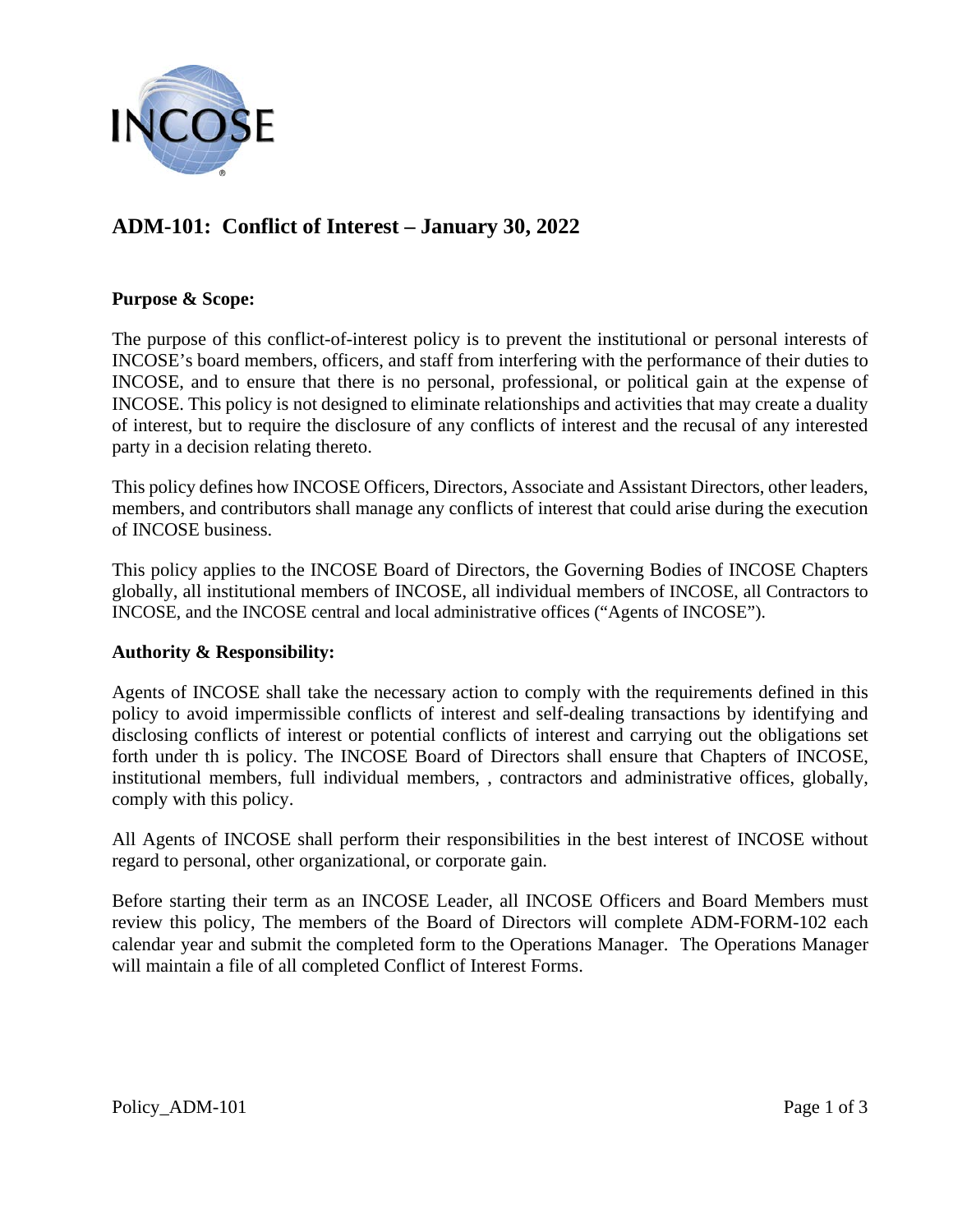

## **Definition:**

**Conflict of Interest:** A conflict of interest exists when a question is before the INCOSE entity, or a product or service is under development, in which the individual has a direct personal, organizational, or financial interest not common to the other members of INCOSE or the mission of INCOSE. For purposes of this policy, the following circumstances shall be deemed to create a conflict of interest:

- **a.** An Interested Person is a party to a contract or involved in a transaction with INCOSE for goods or services.
- **b.** An Interested Person has a material financial interest in a transaction between INCOSE and an entity in which the Interested Person is also involved (i.e. owns a profit interest, is employed by, or otherwise stands in a position to gain from the transaction).
- **c.** An Interested Person is engaged in some capacity or has a material financial interest in a business or enterprise that competes with INCOSE.

**Interested Person**: An interested person is any person serving as a principal officer, member of the Board of Directors, or member of a committee with board delegated powers, who has a direct or indirect financial interest.

**Recuse:** (ri'kju:z): When a vote is being held and a voter has a material financial interest or conflict of interest in the outcome of such vote they should refrain from participating or being present during the deliberations or voting process related to the interested transaction.

#### **Conflict of Interest Procedure:**

When a conflict of interest exists, or the appearance of a conflict of interest exists, the Interested Person will acknowledge this conflict of interest prior to deliberations and will Recuse (i.e., disqualify oneself) themselves from any related decisions and/or voting, or remove the potential conflict of interest to allow their participation.

The INCOSE Board will investigate the nature of the potential conflict of interest. The Board may request a written statement from the Interested Person, which may include:

- **a.** The name of the Interested Person;
- **b.** The name and relationship of the proposed beneficiary of the grant, contract, or other transaction;

Policy ADM-101 Page 2 of 3